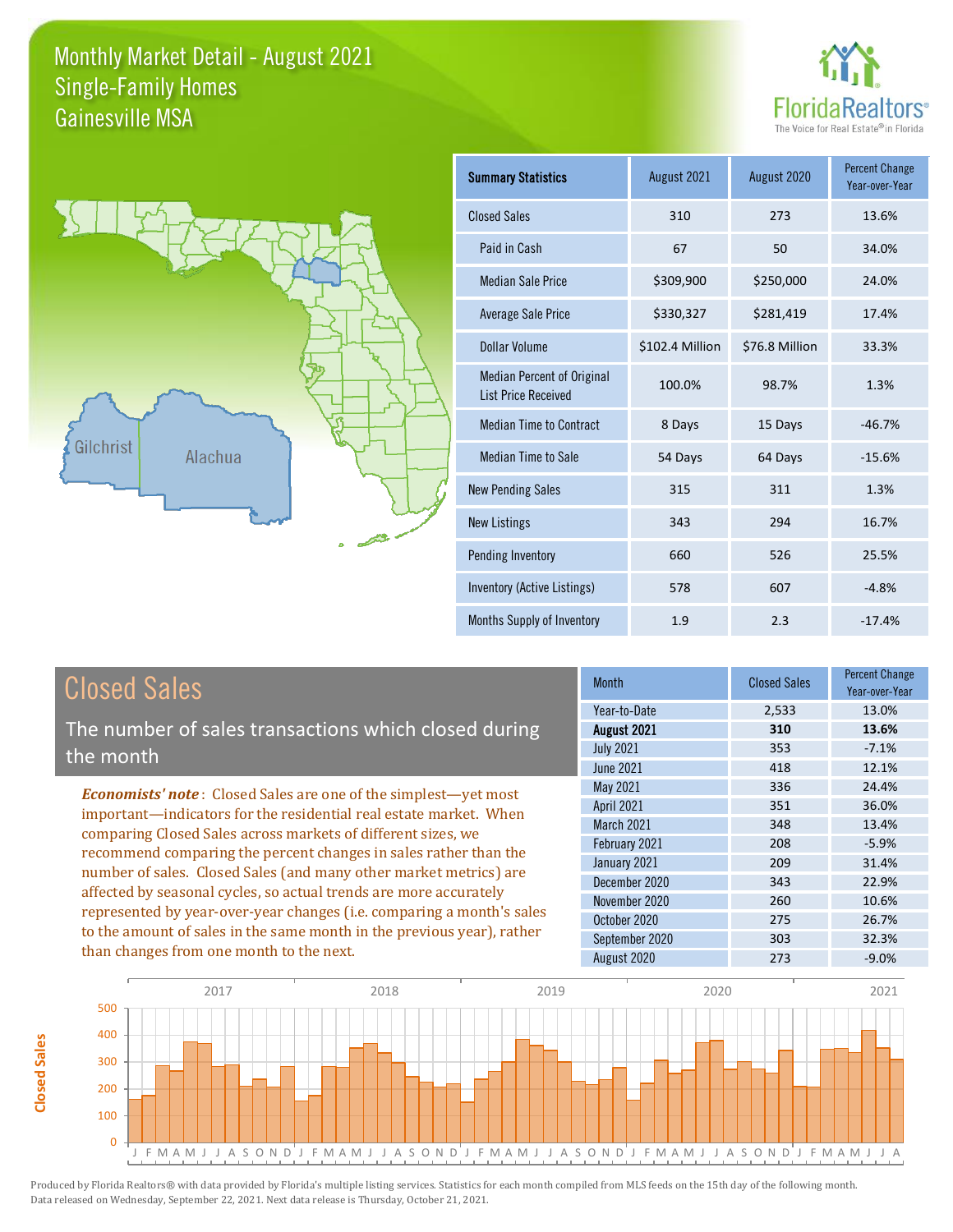

| Cash Sales                                                                     | <b>Month</b>      | Cash Sales | <b>Percent Change</b><br>Year-over-Year |
|--------------------------------------------------------------------------------|-------------------|------------|-----------------------------------------|
|                                                                                | Year-to-Date      | 542        | 29.0%                                   |
| The number of Closed Sales during the month in which                           | August 2021       | 67         | 34.0%                                   |
| buyers exclusively paid in cash                                                | <b>July 2021</b>  | 71         | 20.3%                                   |
|                                                                                | June 2021         | 95         | 43.9%                                   |
|                                                                                | May 2021          | 73         | 102.8%                                  |
|                                                                                | <b>April 2021</b> | 73         | 52.1%                                   |
| <b>Economists' note:</b> Cash Sales can be a useful indicator of the extent to | <b>March 2021</b> | 76         | 22.6%                                   |
| which investors are participating in the market. Why? Investors are            | February 2021     | 48         | $-14.3%$                                |
| far more likely to have the funds to purchase a home available up front,       | January 2021      | 39         | $-9.3%$                                 |
| whereas the typical homebuyer requires a mortgage or some other                | December 2020     | 59         | 7.3%                                    |
| form of financing. There are, of course, many possible exceptions, so          | November 2020     | 59         | 13.5%                                   |
| this statistic should be interpreted with care.                                | October 2020      | 50         | 13.6%                                   |



# Cash Sales as a Percentage of Closed Sales

The percentage of Closed Sales during the month which were Cash Sales

*Economists' note* : This statistic is simply another way of viewing Cash Sales. The remaining percentages of Closed Sales (i.e. those not paid fully in cash) each month involved some sort of financing, such as mortgages, owner/seller financing, assumed loans, etc.

| Month             | Percent of Closed  | <b>Percent Change</b> |
|-------------------|--------------------|-----------------------|
|                   | Sales Paid in Cash | Year-over-Year        |
| Year-to-Date      | 21.4%              | 14.4%                 |
| August 2021       | 21.6%              | 18.0%                 |
| <b>July 2021</b>  | 20.1%              | 29.7%                 |
| <b>June 2021</b>  | 22.7%              | 28.2%                 |
| May 2021          | 21.7%              | 63.2%                 |
| April 2021        | 20.8%              | 11.8%                 |
| <b>March 2021</b> | 21.8%              | 7.9%                  |
| February 2021     | 23.1%              | $-8.7%$               |
| January 2021      | 18.7%              | $-30.7%$              |
| December 2020     | 17.2%              | $-12.7%$              |
| November 2020     | 22.7%              | 2.7%                  |
| October 2020      | 18.2%              | $-10.3%$              |
| September 2020    | 17.2%              | $-6.0%$               |
| August 2020       | 18.3%              | $-12.9%$              |

September 2020 52 52 23.8%

August 2020 50 50 -20.6%

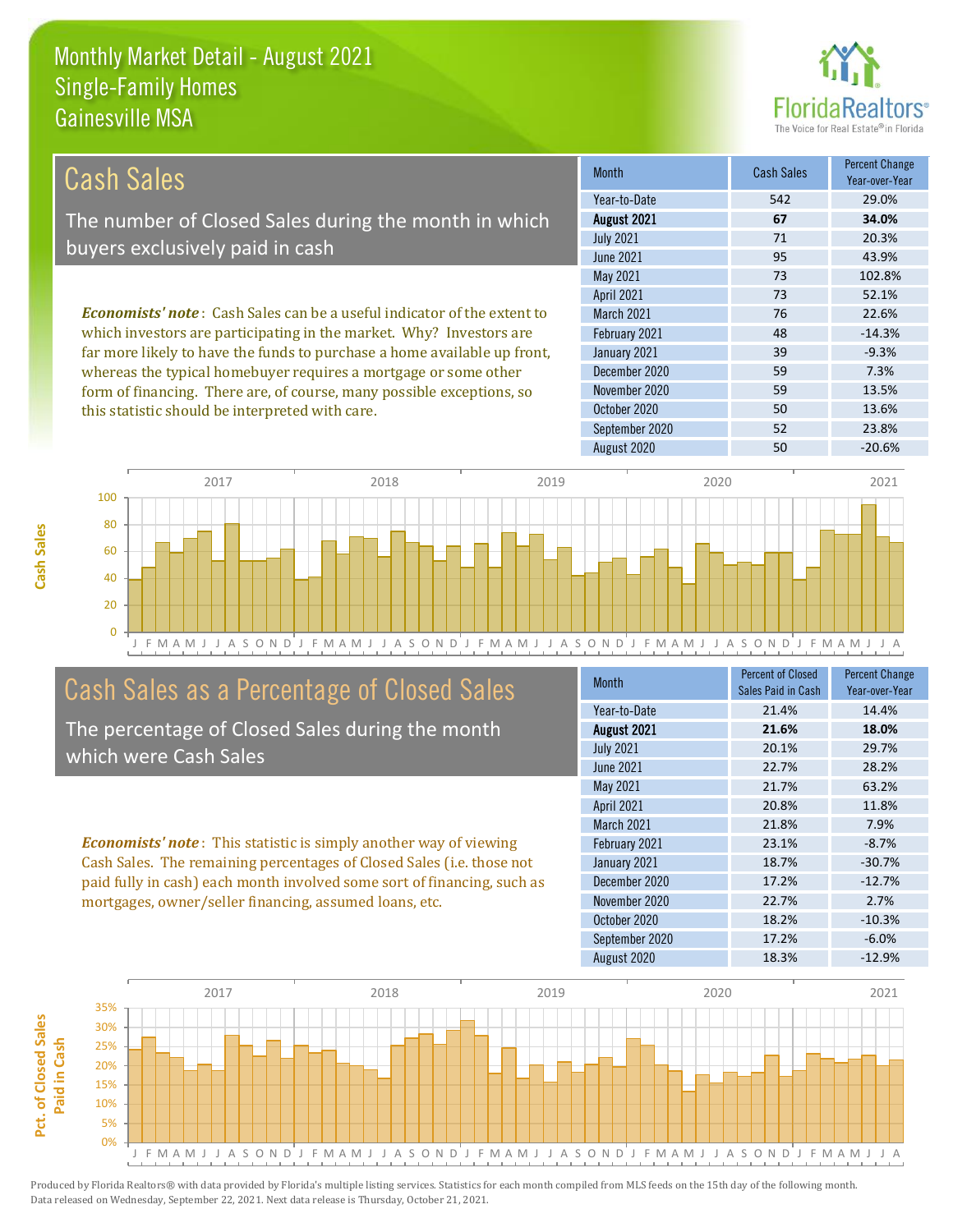

| <b>Median Sale Price</b>                                                                                                                                                                                                 |      | <b>Month</b>  | <b>Median Sale Price</b> | <b>Percent Change</b><br>Year-over-Year |       |
|--------------------------------------------------------------------------------------------------------------------------------------------------------------------------------------------------------------------------|------|---------------|--------------------------|-----------------------------------------|-------|
|                                                                                                                                                                                                                          |      |               | Year-to-Date             | \$295,000                               | 18.0% |
| The median sale price reported for the month (i.e. 50%                                                                                                                                                                   |      | August 2021   | \$309,900                | 24.0%                                   |       |
|                                                                                                                                                                                                                          |      |               | <b>July 2021</b>         | \$300,000                               | 17.6% |
| of sales were above and 50% of sales were below)                                                                                                                                                                         |      |               | June 2021                | \$310,000                               | 15.5% |
|                                                                                                                                                                                                                          |      |               | May 2021                 | \$305,500                               | 28.9% |
| <b>Economists' note:</b> Median Sale Price is our preferred summary                                                                                                                                                      |      |               | <b>April 2021</b>        | \$287,000                               | 17.1% |
| statistic for price activity because, unlike Average Sale Price, Median                                                                                                                                                  |      |               | March 2021               | \$262,854                               | 5.1%  |
| Sale Price is not sensitive to high sale prices for small numbers of                                                                                                                                                     |      | February 2021 | \$295,000                | 24.0%                                   |       |
| homes that may not be characteristic of the market area. Keep in mind                                                                                                                                                    |      | January 2021  | \$285,000                | 13.1%                                   |       |
| that median price trends over time are not always solely caused by<br>changes in the general value of local real estate. Median sale price only<br>reflects the values of the homes that sold each month, and the mix of |      | December 2020 | \$264,900                | 6.8%                                    |       |
|                                                                                                                                                                                                                          |      |               | November 2020            | \$260,950                               | 3.3%  |
|                                                                                                                                                                                                                          |      |               | October 2020             | \$260,000                               | 7.9%  |
| the types of homes that sell can change over time.                                                                                                                                                                       |      |               | September 2020           | \$275,000                               | 18.3% |
|                                                                                                                                                                                                                          |      |               | August 2020              | \$250,000                               | 5.5%  |
|                                                                                                                                                                                                                          |      |               |                          |                                         |       |
| 2017                                                                                                                                                                                                                     | 2018 | 2019          |                          | 2020                                    | 2021  |



# Average Sale Price

The average sale price reported for the month (i.e. total sales in dollars divided by the number of sales)

*Economists' note* : Usually, we prefer Median Sale Price over Average Sale Price as a summary statistic for home prices. However, Average Sale Price does have its uses—particularly when it is analyzed alongside the Median Sale Price. For one, the relative difference between the two statistics can provide some insight into the market for higher-end homes in an area.

| <b>Month</b>      | <b>Average Sale Price</b> | <b>Percent Change</b><br>Year-over-Year |
|-------------------|---------------------------|-----------------------------------------|
| Year-to-Date      | \$329,975                 | 17.2%                                   |
| August 2021       | \$330,327                 | 17.4%                                   |
| <b>July 2021</b>  | \$339,065                 | 15.0%                                   |
| June 2021         | \$339,849                 | 16.2%                                   |
| May 2021          | \$334,955                 | 23.6%                                   |
| April 2021        | \$338,166                 | 18.9%                                   |
| <b>March 2021</b> | \$313,224                 | 14.2%                                   |
| February 2021     | \$326,091                 | 23.5%                                   |
| January 2021      | \$304,341                 | 10.1%                                   |
| December 2020     | \$301,802                 | 11.3%                                   |
| November 2020     | \$297,849                 | 5.6%                                    |
| October 2020      | \$292,260                 | 7.9%                                    |
| September 2020    | \$317,746                 | 22.7%                                   |
| August 2020       | \$281,419                 | 4.7%                                    |



Produced by Florida Realtors® with data provided by Florida's multiple listing services. Statistics for each month compiled from MLS feeds on the 15th day of the following month. Data released on Wednesday, September 22, 2021. Next data release is Thursday, October 21, 2021.

**Average Sale Price**

**Average Sale Price**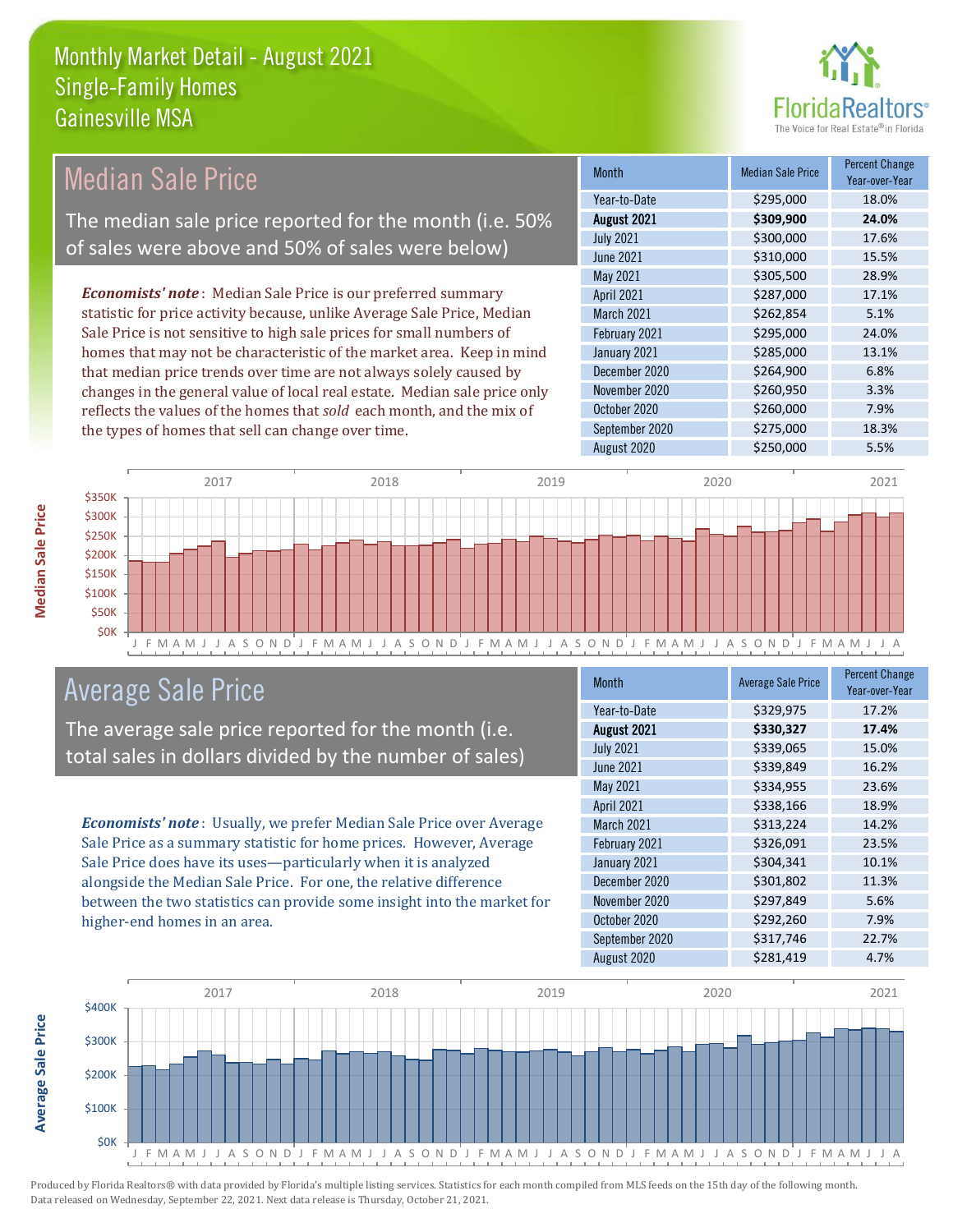### Dollar Volume

The sum of the sale prices for all sales which closed during the month

*Economists' note* : Dollar Volume is simply the sum of all sale prices in a given time period, and can quickly be calculated by multiplying Closed Sales by Average Sale Price. It is a strong indicator of the health of the real estate industry in a market, and is of particular interest to real estate professionals, investors, analysts, and government agencies. Potential home sellers and home buyers, on the other hand, will likely be better served by paying attention to trends in the two components of Dollar Volume (i.e. sales and prices) individually.

| <b>Month</b>     | Dollar Volume   | <b>Percent Change</b><br>Year-over-Year |
|------------------|-----------------|-----------------------------------------|
| Year-to-Date     | \$835.8 Million | 32.4%                                   |
| August 2021      | \$102.4 Million | 33.3%                                   |
| <b>July 2021</b> | \$119.7 Million | 6.8%                                    |
| <b>June 2021</b> | \$142.1 Million | 30.2%                                   |
| May 2021         | \$112.5 Million | 53.8%                                   |
| April 2021       | \$118.7 Million | 61.8%                                   |
| March 2021       | \$109.0 Million | 29.4%                                   |
| February 2021    | \$67.8 Million  | 16.2%                                   |
| January 2021     | \$63.6 Million  | 44.8%                                   |
| December 2020    | \$103.5 Million | 36.8%                                   |
| November 2020    | \$77.4 Million  | 16.8%                                   |
| October 2020     | \$80.4 Million  | 36.8%                                   |
| September 2020   | \$96.3 Million  | 62.4%                                   |
| August 2020      | \$76.8 Million  | $-4.7%$                                 |



# Median Percent of Original List Price Received

The median of the sale price (as a percentage of the original list price) across all properties selling during the month

*Economists' note* : The Median Percent of Original List Price Received is useful as an indicator of market recovery, since it typically rises as buyers realize that the market may be moving away from them and they need to match the selling price (or better it) in order to get a contract on the house. This is usually the last measure to indicate a market has shifted from down to up, so it is what we would call a *lagging* indicator.

| <b>Month</b>               | Med. Pct. of Orig. | <b>Percent Change</b> |  |
|----------------------------|--------------------|-----------------------|--|
| <b>List Price Received</b> |                    | Year-over-Year        |  |
| Year-to-Date               | 100.0%             | 2.0%                  |  |
| August 2021                | 100.0%             | 1.3%                  |  |
| <b>July 2021</b>           | 100.0%             | 1.7%                  |  |
| <b>June 2021</b>           | 100.0%             | 2.1%                  |  |
| May 2021                   | 100.0%             | 2.0%                  |  |
| April 2021                 | 100.0%             | 1.5%                  |  |
| <b>March 2021</b>          | 100.0%             | 2.6%                  |  |
| February 2021              | 99.1%              | 1.4%                  |  |
| January 2021               | 98.8%              | 1.5%                  |  |
| December 2020              | 98.8%              | 1.6%                  |  |
| November 2020              | 98.1%              | 0.4%                  |  |
| October 2020               | 98.3%              | 1.0%                  |  |
| September 2020             | 98.6%              | 0.7%                  |  |
| August 2020                | 98.7%              | 2.0%                  |  |

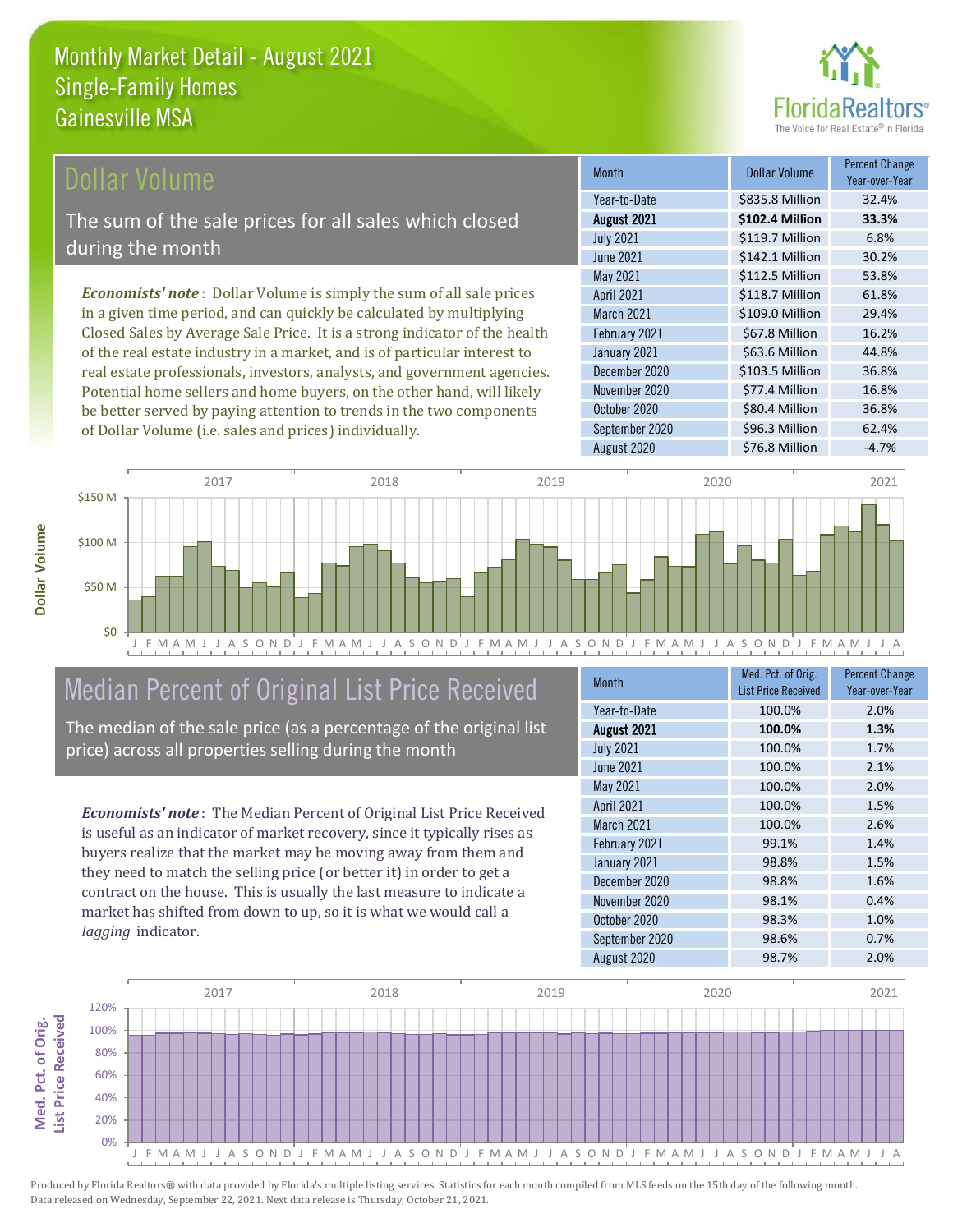

# Median Time to Contract

The median number of days between the listing date and contract date for all Closed Sales during the month

*Economists' note* : Like Time to Sale, Time to Contract is a measure of the length of the home selling process calculated for sales which closed during the month. The difference is that Time to Contract measures the number of days between the initial listing of a property and the signing of the contract which eventually led to the closing of the sale. When the gap between Median Time to Contract and Median Time to Sale grows, it is usually a sign of longer closing times and/or declining numbers of cash sales.

| <b>Month</b>     | Median Time to<br>Contract | <b>Percent Change</b><br>Year-over-Year |
|------------------|----------------------------|-----------------------------------------|
| Year-to-Date     | 9 Days                     | $-65.4%$                                |
| August 2021      | 8 Days                     | $-46.7%$                                |
| <b>July 2021</b> | 5 Days                     | $-80.8%$                                |
| <b>June 2021</b> | 7 Days                     | $-77.4%$                                |
| May 2021         | 5 Days                     | $-79.2%$                                |
| April 2021       | 7 Days                     | $-63.2%$                                |
| March 2021       | 13 Days                    | $-53.6%$                                |
| February 2021    | 14 Days                    | $-60.0%$                                |
| January 2021     | 15 Days                    | $-63.4%$                                |
| December 2020    | 21 Days                    | $-47.5%$                                |
| November 2020    | 22 Days                    | $-21.4%$                                |
| October 2020     | 15 Days                    | $-65.1%$                                |
| September 2020   | 20 Days                    | $-28.6%$                                |
| August 2020      | 15 Days                    | $-59.5%$                                |



## Median Time to Sale

**Median Time to** 

**Median Time to** 

The median number of days between the listing date and closing date for all Closed Sales during the month

*Economists' note* : Time to Sale is a measure of the length of the home selling process, calculated as the number of days between the initial listing of a property and the closing of the sale. *Median* Time to Sale is the amount of time the "middle" property selling this month was on the market. That is, 50% of homes selling this month took *less* time to sell, and 50% of homes took *more* time to sell. Median Time to Sale gives a more accurate picture than Average Time to Sale, which can be skewed upward by small numbers of properties taking an abnormally long time to sell.

| <b>Month</b>     | <b>Median Time to Sale</b> | <b>Percent Change</b><br>Year-over-Year |
|------------------|----------------------------|-----------------------------------------|
| Year-to-Date     | 61 Days                    | $-19.7%$                                |
| August 2021      | 54 Days                    | $-15.6%$                                |
| <b>July 2021</b> | 54 Days                    | $-31.6%$                                |
| <b>June 2021</b> | 56 Days                    | $-29.1%$                                |
| May 2021         | 55 Days                    | $-24.7%$                                |
| April 2021       | 54 Days                    | $-16.9%$                                |
| March 2021       | 60 Days                    | $-18.9%$                                |
| February 2021    | 65 Days                    | $-28.6%$                                |
| January 2021     | 79 Days                    | $-16.0%$                                |
| December 2020    | 64 Days                    | $-22.9%$                                |
| November 2020    | 69 Days                    | $-21.6%$                                |
| October 2020     | 67 Days                    | $-24.7%$                                |
| September 2020   | 66 Days                    | $-17.5%$                                |
| August 2020      | 64 Days                    | $-25.6%$                                |

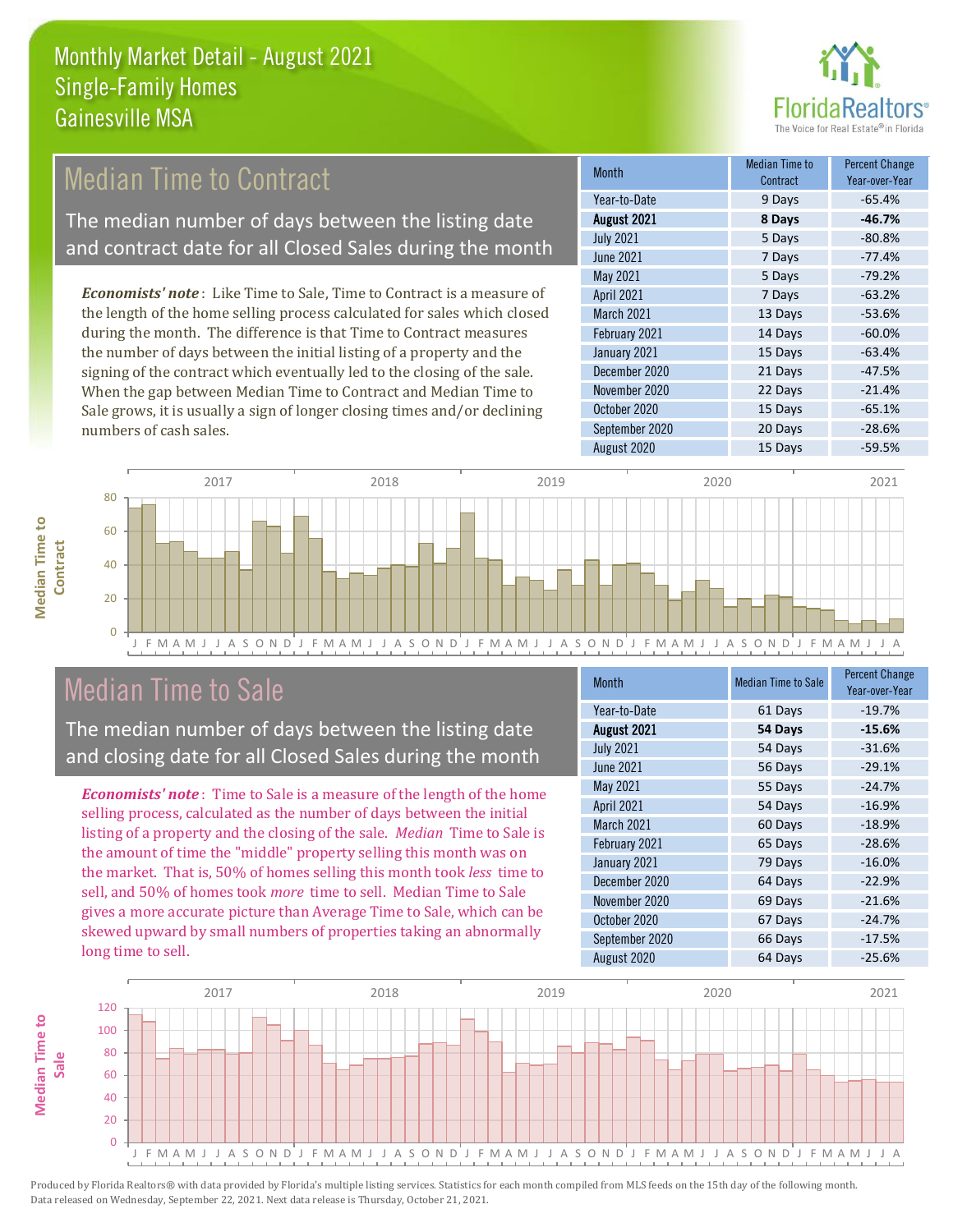

| <b>New Pending Sales</b>                                                      | <b>Month</b>      | <b>New Pending Sales</b> | <b>Percent Change</b><br>Year-over-Year |
|-------------------------------------------------------------------------------|-------------------|--------------------------|-----------------------------------------|
|                                                                               | Year-to-Date      | 2.805                    | 8.6%                                    |
| The number of listed properties that went under                               | August 2021       | 315                      | 1.3%                                    |
| contract during the month                                                     | <b>July 2021</b>  | 282                      | $-9.9%$                                 |
|                                                                               | June 2021         | 347                      | $-11.0%$                                |
|                                                                               | May 2021          | 395                      | 0.8%                                    |
| <b>Economists' note:</b> Because of the typical length of time it takes for a | <b>April 2021</b> | 387                      | 31.2%                                   |
| sale to close, economists consider Pending Sales to be a decent               | <b>March 2021</b> | 436                      | 58.0%                                   |
| indicator of potential future Closed Sales. It is important to bear in        | February 2021     | 349                      | 2.3%                                    |
| mind, however, that not all Pending Sales will be closed successfully.        | January 2021      | 294                      | 10.5%                                   |
| So, the effectiveness of Pending Sales as a future indicator of Closed        | December 2020     | 255                      | 29.4%                                   |
| Sales is susceptible to changes in market conditions such as the              | November 2020     | 264                      | 23.9%                                   |
| availability of financing for homebuyers and the inventory of                 | October 2020      | 304                      | 16.9%                                   |



# New Listings

distressed properties for sale.

The number of properties put onto the market during the month

availability of financing for homebuyers and the inventory of

*Economists' note* : New Listings tend to rise in delayed response to increasing prices, so they are often seen as a lagging indicator of market health. As prices rise, potential sellers raise their estimations of value—and in the most recent cycle, rising prices have freed up many potential sellers who were previously underwater on their mortgages. Note that in our calculations, we take care to not include properties that were recently taken off the market and quickly relisted, since these are not really *new* listings.

| Month             | <b>New Listings</b> | <b>Percent Change</b><br>Year-over-Year |
|-------------------|---------------------|-----------------------------------------|
| Year-to-Date      | 2,969               | 9.0%                                    |
| August 2021       | 343                 | 16.7%                                   |
| <b>July 2021</b>  | 386                 | 12.5%                                   |
| June 2021         | 399                 | 16.0%                                   |
| May 2021          | 420                 | 21.4%                                   |
| April 2021        | 404                 | 30.3%                                   |
| <b>March 2021</b> | 446                 | 6.2%                                    |
| February 2021     | 315                 | $-14.2%$                                |
| January 2021      | 256                 | $-15.0%$                                |
| December 2020     | 240                 | 41.2%                                   |
| November 2020     | 230                 | $-2.1%$                                 |
| October 2020      | 310                 | 7.6%                                    |
| September 2020    | 321                 | 27.9%                                   |
| August 2020       | 294                 | 2.4%                                    |

August 2020 311 311 22.0%

September 2020 293 22.1%



Produced by Florida Realtors® with data provided by Florida's multiple listing services. Statistics for each month compiled from MLS feeds on the 15th day of the following month. Data released on Wednesday, September 22, 2021. Next data release is Thursday, October 21, 2021.

**New Listings**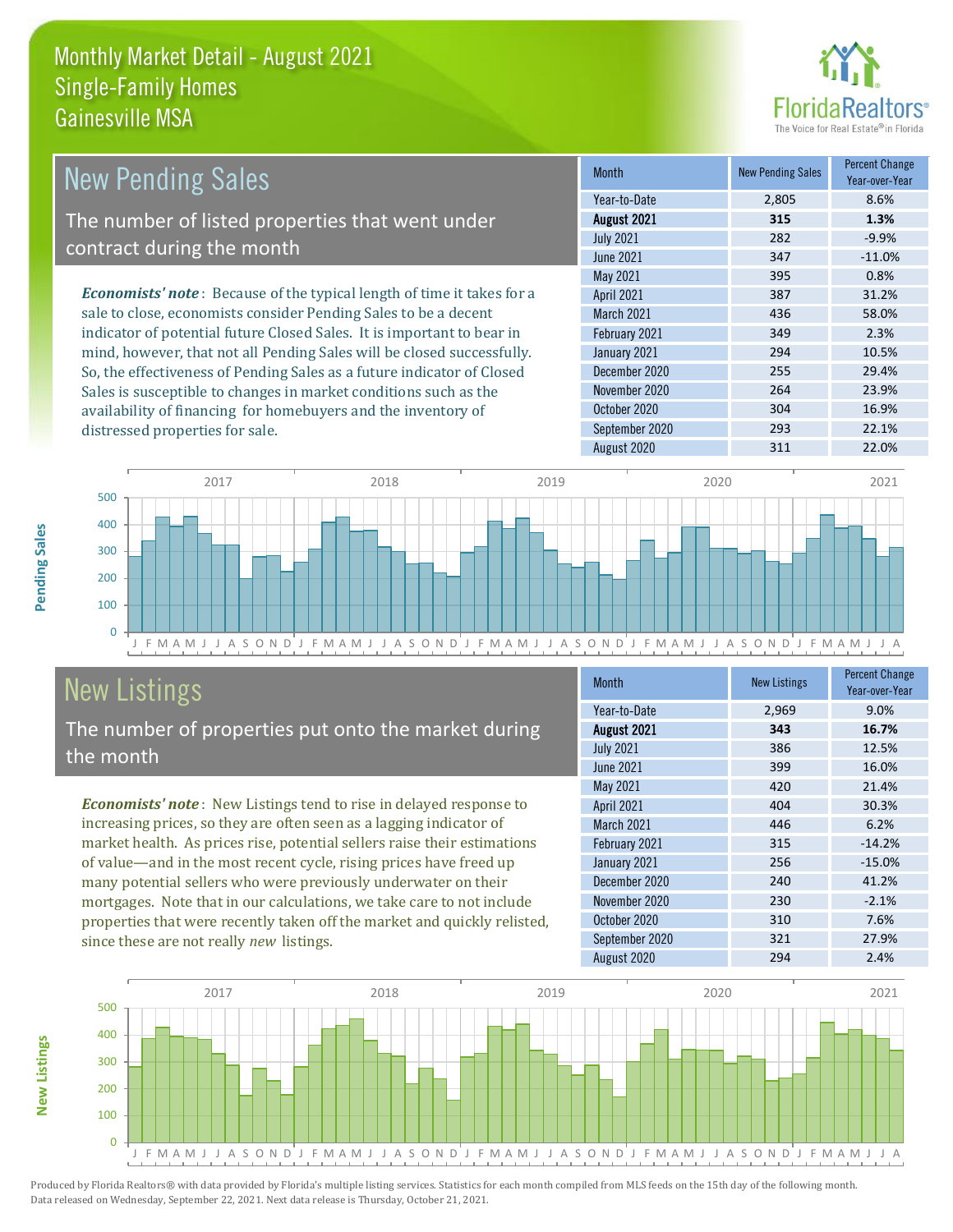

# Inventory (Active Listings) The number of property listings active at the end of the month

*Economists' note* : There are a number of ways to define and calculate Inventory. Our method is to simply count the number of active listings on the last day of the month, and hold this number to compare with the same month the following year. Inventory rises when New Listings are outpacing the number of listings that go off-market (regardless of whether they actually sell). Likewise, it falls when New Listings aren't keeping up with the rate at which homes are going off-market.

| <b>Month</b>             | Inventory | <b>Percent Change</b><br>Year-over-Year |
|--------------------------|-----------|-----------------------------------------|
| <b>YTD (Monthly Avg)</b> | 420       | $-41.7%$                                |
| August 2021              | 578       | $-4.8%$                                 |
| <b>July 2021</b>         | 494       | $-21.6%$                                |
| <b>June 2021</b>         | 410       | $-35.0%$                                |
| May 2021                 | 376       | $-49.1%$                                |
| April 2021               | 374       | $-54.9%$                                |
| <b>March 2021</b>        | 356       | $-58.4%$                                |
| February 2021            | 354       | $-52.2%$                                |
| January 2021             | 420       | $-43.0%$                                |
| December 2020            | 480       | $-36.1%$                                |
| November 2020            | 516       | $-36.8%$                                |
| October 2020             | 570       | $-33.1%$                                |
| September 2020           | 606       | $-29.5%$                                |
| August 2020              | 607       | $-31.3%$                                |



# Months Supply of Inventory

An estimate of the number of months it will take to deplete the current Inventory given recent sales rates

*Economists' note* : MSI is a useful indicator of market conditions. The benchmark for a balanced market (favoring neither buyer nor seller) is 5.5 months of inventory. Anything higher is traditionally a buyers' market, and anything lower is a sellers' market. There is no single accepted way of calculating MSI. A common method is to divide current Inventory by the most recent month's Closed Sales count, but this count is a usually poor predictor of future Closed Sales due to seasonal cycles. To eliminate seasonal effects, we use the 12-month average of monthly Closed Sales instead.

| Month                    | <b>Months Supply</b> | <b>Percent Change</b><br>Year-over-Year |
|--------------------------|----------------------|-----------------------------------------|
| <b>YTD (Monthly Avg)</b> | 1.4                  | $-48.1%$                                |
| August 2021              | 1.9                  | $-17.4%$                                |
| <b>July 2021</b>         | 1.6                  | $-30.4%$                                |
| <b>June 2021</b>         | 1.3                  | $-45.8%$                                |
| May 2021                 | 1.2                  | $-57.1%$                                |
| April 2021               | 1.2                  | $-60.0%$                                |
| <b>March 2021</b>        | 1.2                  | $-61.3%$                                |
| February 2021            | 1.2                  | $-55.6%$                                |
| January 2021             | 1.5                  | $-44.4%$                                |
| December 2020            | 1.7                  | $-37.0%$                                |
| November 2020            | 1.8                  | $-40.0%$                                |
| October 2020             | 2.1                  | $-34.4%$                                |
| September 2020           | 2.2                  | $-31.3%$                                |
| August 2020              | 2.3                  | $-30.3%$                                |

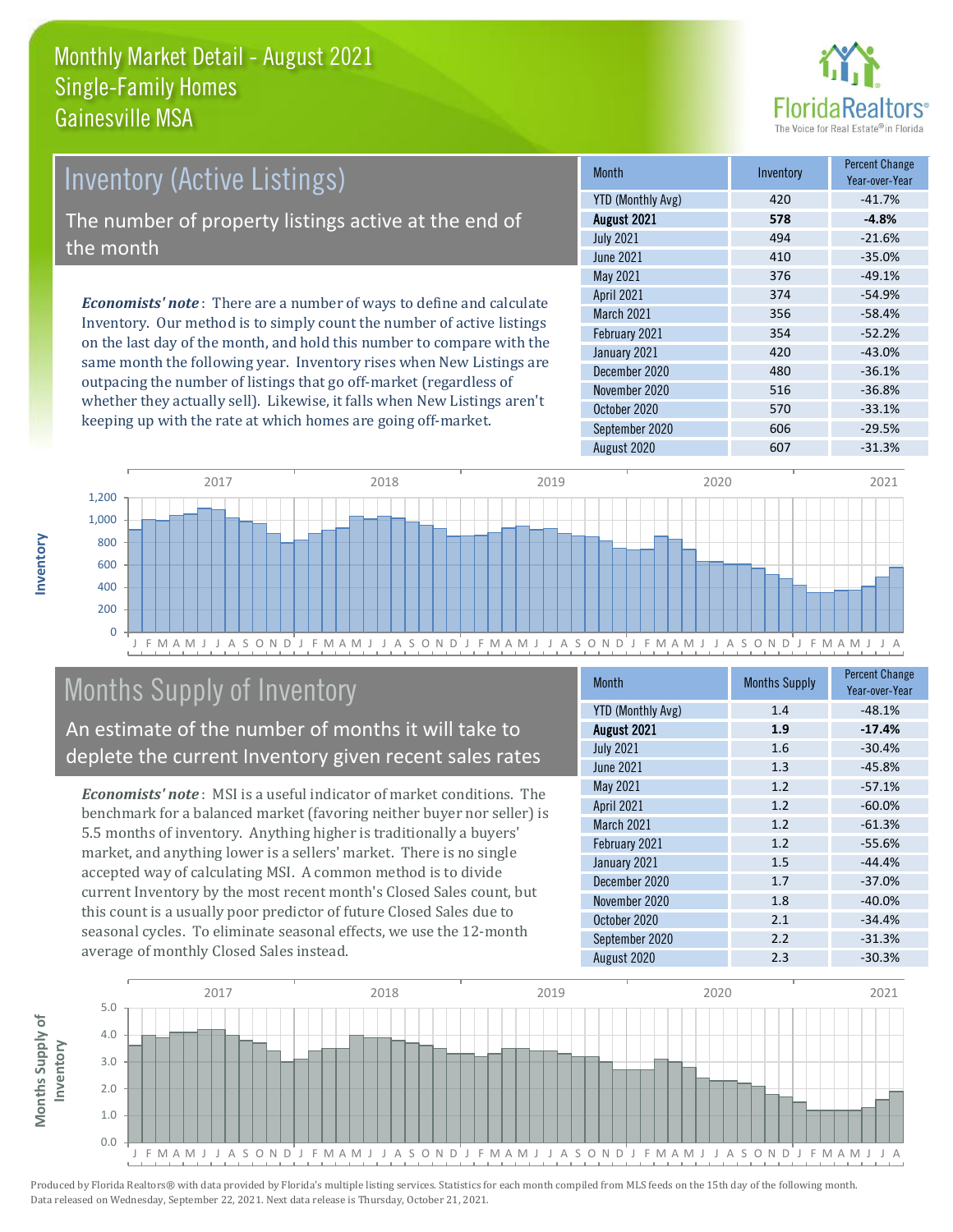

# Closed Sales by Sale Price

The number of sales transactions which closed during the month

*Economists' note:* Closed Sales are one of the simplest—yet most important—indicators for the residential real estate market. When comparing Closed Sales across markets of different sizes, we recommend comparing the percent changes in sales rather than the number of sales. Closed Sales (and many other market metrics) are affected by seasonal cycles, so actual trends are more accurately represented by year-over-year changes (i.e. comparing a month's sales to the amount of sales in the same month in the previous year), rather than changes from one month to the next.





#### Median Time to Contract by Sale Price The median number of days between the listing date and contract date for all Closed Sales during the month

*Economists' note* : Like Time to Sale, Time to Contract is a measure of the length of the home selling process calculated for sales which closed during the month. The difference is that Time to Contract measures the number of days between the initial listing of a property and the signing of the contract which eventually led to the closing of the sale. When the gap between Median Time to Contract and Median Time to Sale grows, it is usually a sign of longer closing times and/or declining numbers of cash sales.

| <b>Sale Price</b>     | Median Time to<br>Contract | <b>Percent Change</b><br>Year-over-Year |
|-----------------------|----------------------------|-----------------------------------------|
| Less than \$50,000    | 12 Days                    | N/A                                     |
| \$50,000 - \$99,999   | 21 Days                    | 110.0%                                  |
| $$100,000 - $149,999$ | 13 Days                    | $-56.7%$                                |
| $$150,000 - $199,999$ | 5 Days                     | 0.0%                                    |
| \$200,000 - \$249,999 | 7 Days                     | 0.0%                                    |
| \$250,000 - \$299,999 | 8 Days                     | $-55.6%$                                |
| \$300,000 - \$399,999 | 6 Days                     | $-81.3%$                                |
| \$400,000 - \$599,999 | 15 Days                    | $-61.5%$                                |
| \$600,000 - \$999,999 | 6 Days                     | $-86.7%$                                |
| \$1,000,000 or more   | (No Sales)                 | N/A                                     |



Produced by Florida Realtors® with data provided by Florida's multiple listing services. Statistics for each month compiled from MLS feeds on the 15th day of the following month. Data released on Wednesday, September 22, 2021. Next data release is Thursday, October 21, 2021.

**Median Time to Contract**

**Median Time to Contract**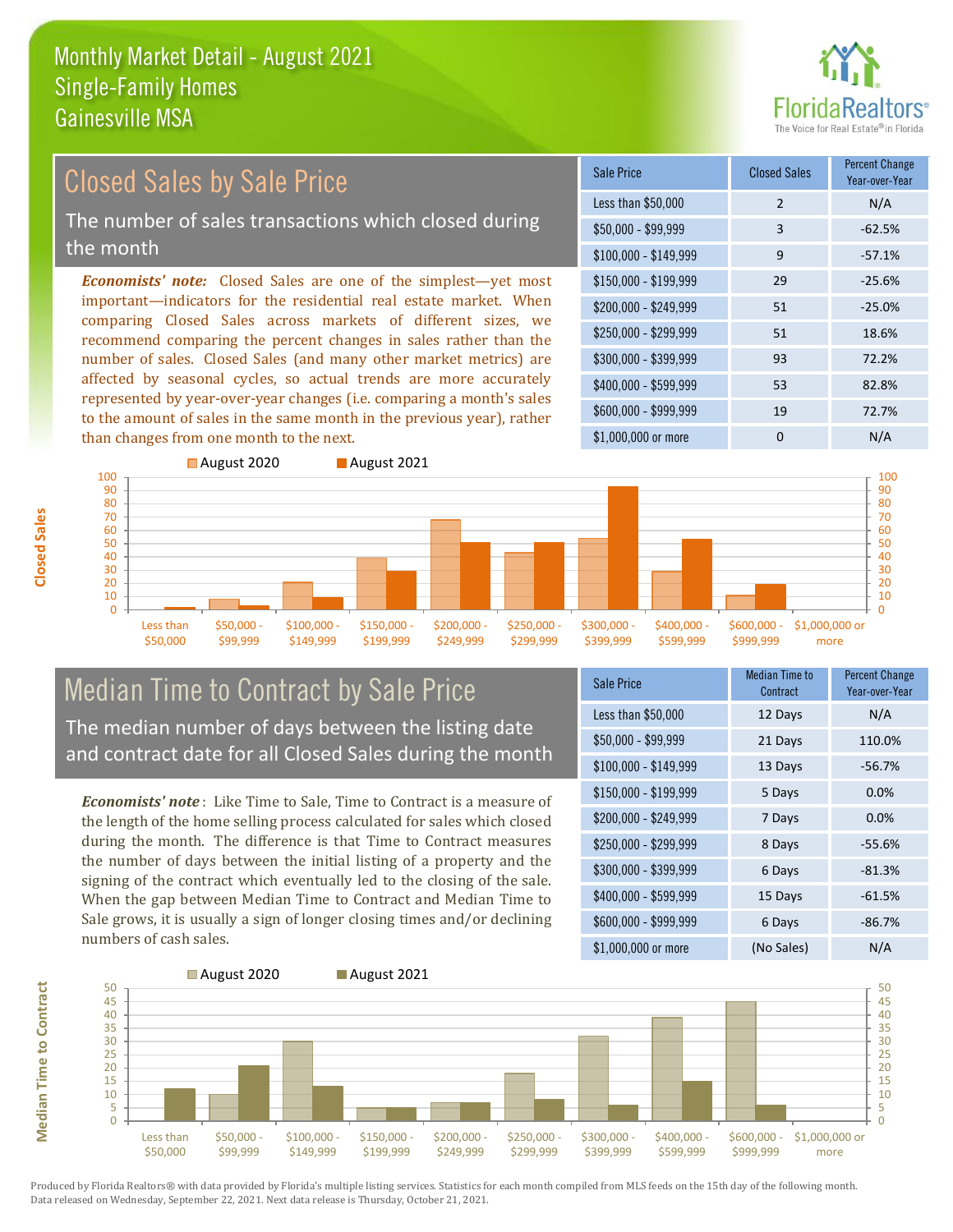

# New Listings by Initial Listing Price

The number of properties put onto the market during the month

*Economists' note:* New Listings tend to rise in delayed response to increasing prices, so they are often seen as a lagging indicator of market health. As prices rise, potential sellers raise their estimations of value—and in the most recent cycle, rising prices have freed up many potential sellers who were previously underwater on their mortgages. Note that in our calculations, we take care to not include properties that were recently taken off the market and quickly relisted, since these are not really *new* listings.

| <b>Initial Listing Price</b> | <b>New Listings</b> | <b>Percent Change</b><br>Year-over-Year |
|------------------------------|---------------------|-----------------------------------------|
| Less than \$50,000           | $\mathbf{1}$        | N/A                                     |
| $$50,000 - $99,999$          | 6                   | $-25.0%$                                |
| $$100,000 - $149,999$        | 16                  | $-27.3%$                                |
| $$150,000 - $199,999$        | 34                  | $-15.0%$                                |
| \$200,000 - \$249,999        | 63                  | 6.8%                                    |
| \$250,000 - \$299,999        | 48                  | 17.1%                                   |
| \$300,000 - \$399,999        | 77                  | 4.1%                                    |
| \$400,000 - \$599,999        | 57                  | 58.3%                                   |
| \$600,000 - \$999,999        | 30                  | 130.8%                                  |
| \$1,000,000 or more          | 11                  | 1000.0%                                 |



#### Inventory by Current Listing Price The number of property listings active at the end of the month

*Economists' note* : There are a number of ways to define and calculate Inventory. Our method is to simply count the number of active listings on the last day of the month, and hold this number to compare with the same month the following year. Inventory rises when New Listings are outpacing the number of listings that go off-market (regardless of whether they actually sell). Likewise, it falls when New Listings aren't keeping up with the rate at which homes are going off-market.

| <b>Current Listing Price</b> | Inventory | <b>Percent Change</b><br>Year-over-Year |
|------------------------------|-----------|-----------------------------------------|
| Less than \$50,000           | 10        | N/A                                     |
| $$50,000 - $99,999$          | 19        | 11.8%                                   |
| $$100,000 - $149,999$        | 18        | $-35.7%$                                |
| $$150,000 - $199,999$        | 47        | $-9.6%$                                 |
| \$200,000 - \$249,999        | 72        | $-10.0\%$                               |
| \$250,000 - \$299,999        | 70        | $-11.4%$                                |
| \$300,000 - \$399,999        | 134       | $-23.4%$                                |
| \$400,000 - \$599,999        | 107       | 4.9%                                    |
| \$600,000 - \$999,999        | 65        | 32.7%                                   |
| \$1,000,000 or more          | 36        | 44.0%                                   |



Produced by Florida Realtors® with data provided by Florida's multiple listing services. Statistics for each month compiled from MLS feeds on the 15th day of the following month. Data released on Wednesday, September 22, 2021. Next data release is Thursday, October 21, 2021.

**Inventory**